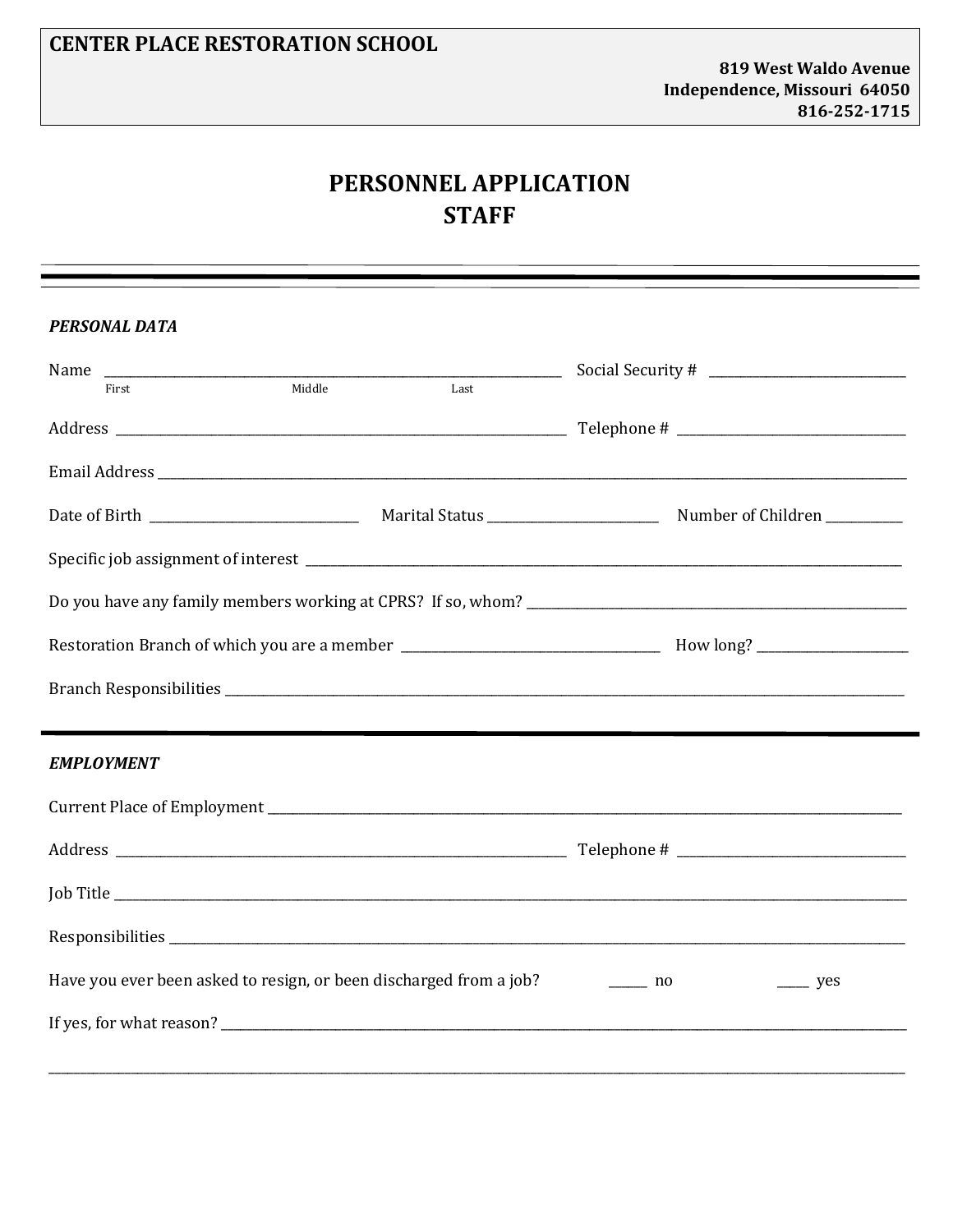## **EDUCATION HISTORY**

.

| <b>WORK EXPERIENCE</b> (most recent first)                                                      |  |  |  |  |
|-------------------------------------------------------------------------------------------------|--|--|--|--|
|                                                                                                 |  |  |  |  |
|                                                                                                 |  |  |  |  |
|                                                                                                 |  |  |  |  |
|                                                                                                 |  |  |  |  |
|                                                                                                 |  |  |  |  |
|                                                                                                 |  |  |  |  |
|                                                                                                 |  |  |  |  |
|                                                                                                 |  |  |  |  |
|                                                                                                 |  |  |  |  |
| <b>REFERENCES</b>                                                                               |  |  |  |  |
| List the names of three reference who can provide a personal and/or business reference for you. |  |  |  |  |
|                                                                                                 |  |  |  |  |
|                                                                                                 |  |  |  |  |
|                                                                                                 |  |  |  |  |
|                                                                                                 |  |  |  |  |
|                                                                                                 |  |  |  |  |

| $\mathbf{r}$<br>⊷ |  |  |  |
|-------------------|--|--|--|
|-------------------|--|--|--|